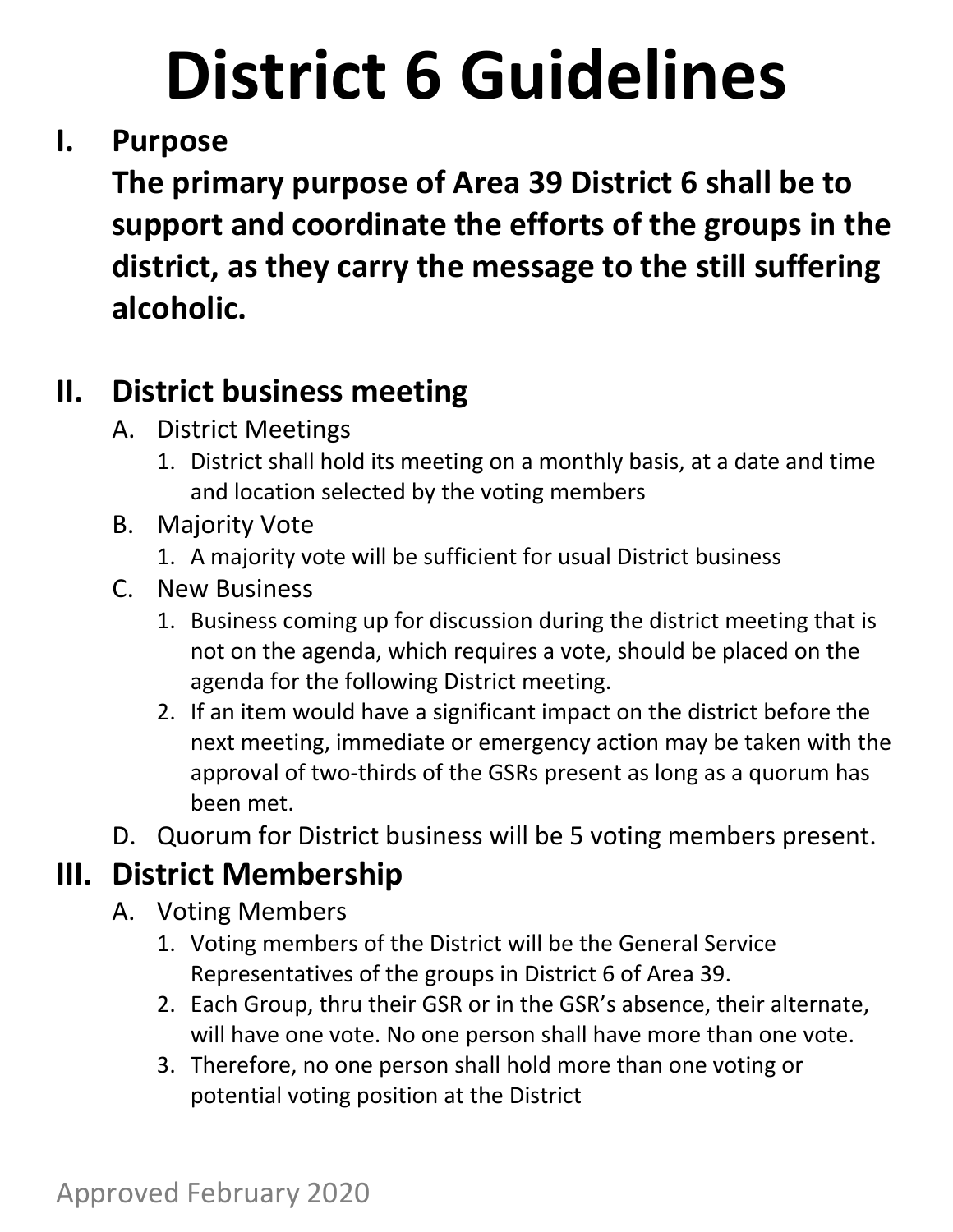## **IV. District Officers**

- A. Elected Officers of the District will be the District Committee Member, Alternate District Committee Member, Secretary, Alternate Secretary, Treasurer, and Alternate Treasurer.
- B. District Committee Member
	- 1. The D.C.M.'s job is primarily that of two‐way communication. The purpose behind all the work of the DCM is the maintenance of a vital, active link between the Groups in a District and the Fellowship as a whole, through the Area structure. In carrying out these responsibilities, the activities of the DCM will be many, varied and both challenging and stimulating
	- 2. Qualifications
		- a The D.C.M. should have at least five years of continuous sobriety.
		- b Previously served at least one full term as GSR
		- c Have the time available to attend the monthly District meetings, the area Assemblies, any Area Committee meetings and the Delegate's Conference report presented to District 6.
		- d Since no one person shall have more than one vote, the DCM shall not hold any other voting or alternate voting position at the District or Area
	- 3. Duties
		- a The elected D.C.M. will carry out the clearly defined duties indicated in the Alcoholics Anonymous Service Manual.
		- b Holds regular meetings of all G.S.R.s in the district and attends all area assemblies.
		- c Receives reports from the groups through G.S.R.s and through frequent personal contacts with A. A. groups in the district.
		- d Helps the Conference delegate cover the area, which would be impossible for the delegate to do on a group‐by‐group basis.
		- e Assists the delegate in obtaining group information in time to meet the deadline for A.A. directories.
		- f Keeps G.S.R.s informed about Conference activities; this includes:
			- 1) setting up opportunities for the delegate's Conference report, occasionally making the Conference report if the delegate cannot be present,
			- 2) inviting the delegate, alternate delegate, area chair and alternate area chair to regular district meetings.
			- 3) Makes sure that G.S.R.s are acquainted with:
				- a) The A.A. Service Manual,
				- b) the Twelve Concepts for World Service,
				- c) the G.S.O. bulletin Box  $4-5-9$ ,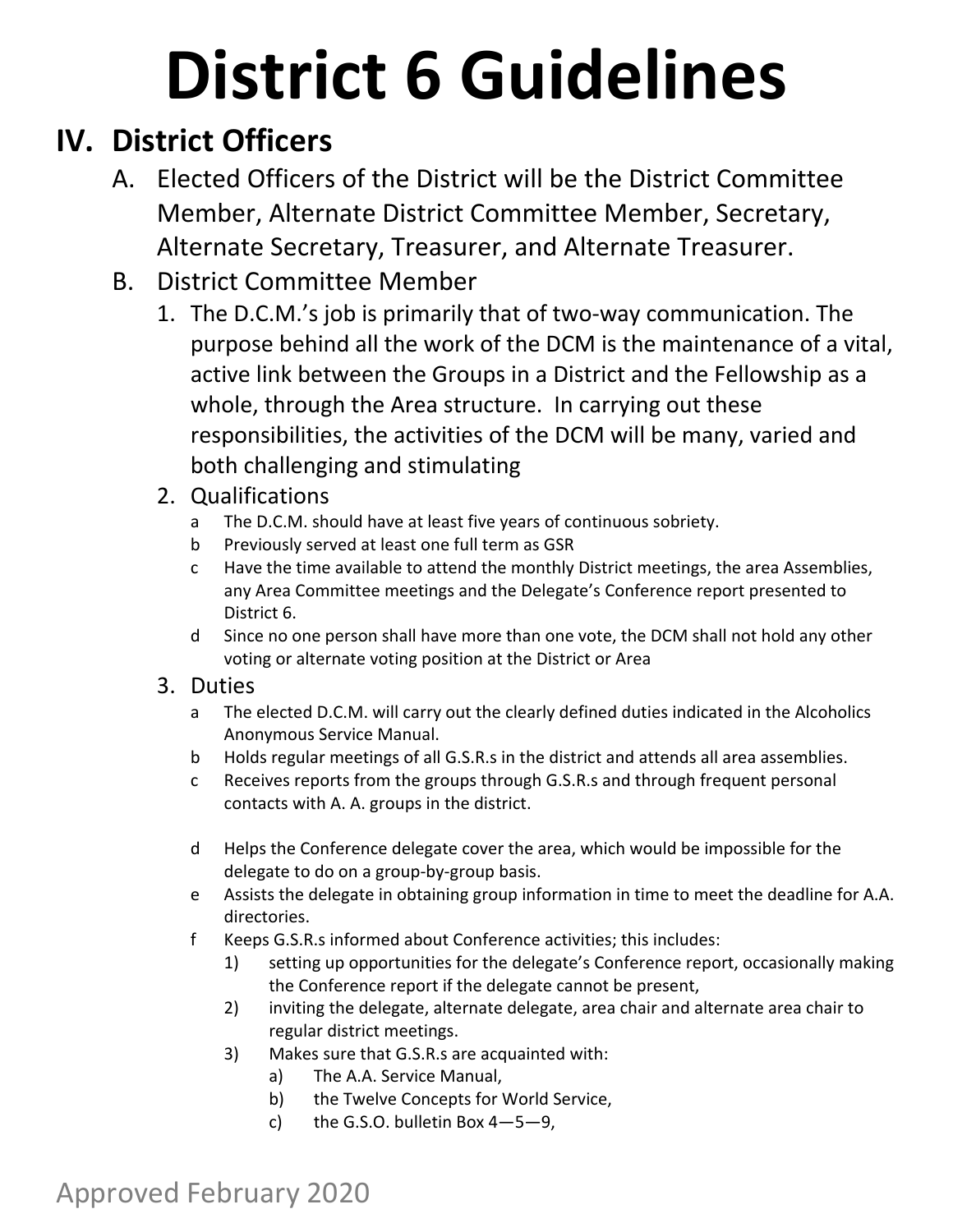- d) workbooks and guidelines from G.S.O.,
- e) any other service material.
- 4) Helps G.S.R.s make interesting reports to groups, and encourages them to bring new A.A. members to service events.
- 5) Keeps groups informed about Conference approved books and pamphlets.
- 6) Organizes workshops and/ or sharing sessions for the district on service activities.
- 7) Regularly keeps in touch with the alternate D.C.M. and the delegate;
- 8) Brings Traditions problems to the attention of the delegate.
- 9) Makes a regular practice of visiting groups (new and old) and talking on the responsibilities of general service work.
- 10) In addition to the duties listed in the AA Service Manual the DCM shall also:
	- a) Prepare a monthly agenda with the assistance of the district secretary
	- b) Arranging guest participation at District meetings and workshops by Area Committee officers and other experienced general service workers.
	- c) Involving the Alternate DCM in the DCM's activities and ensuring s/he can function when the DCM cannot.
	- d) contact any Officer or Committee Chair that has been absent from any two consecutive meetings, without notice, to seek a remedy to the absence
	- e) Attend the Southwest Regional Forum.
- *g Newly Elected DCM* 
	- *1) The incoming DCM shall attend SWRAASA.* 
		- *a) Since the Southwest Regional Service Assembly occurs after the election of District Officers, the incoming DCM shall attend SWRAASA instead of the current DCM.*

#### C. Alternate District Committee Member

1. The Alternate D.C.M.'s job is to support the DCM in all their responsibilities and to be prepared and able to assume those responsibilities in the absence of the DCM. Therefore, the Alternate DCM should meet all the qualification of DCM.

#### 2. Qualifications.

- a The alternate D.C.M. should have at least five years of continuous sobriety.
- b Previously served at least one full term as GSR
- c Have the time available to attend the monthly District meetings, the area Assemblies, any Area Committee meetings and the Delegate's Conference report presented to District 6.
- d Since no one person shall have more than one vote, the Alternate DCM shall not hold any other voting or alternate voting position at the District or Area

#### 3. Duties

- a Assist the DCM with fulfilling all of the DCM's responsibilities.
- b Should the D.C.M. be absent, the Alternate D.C.M. fulfill all of the DCM's duties for the time of the DCM's absence.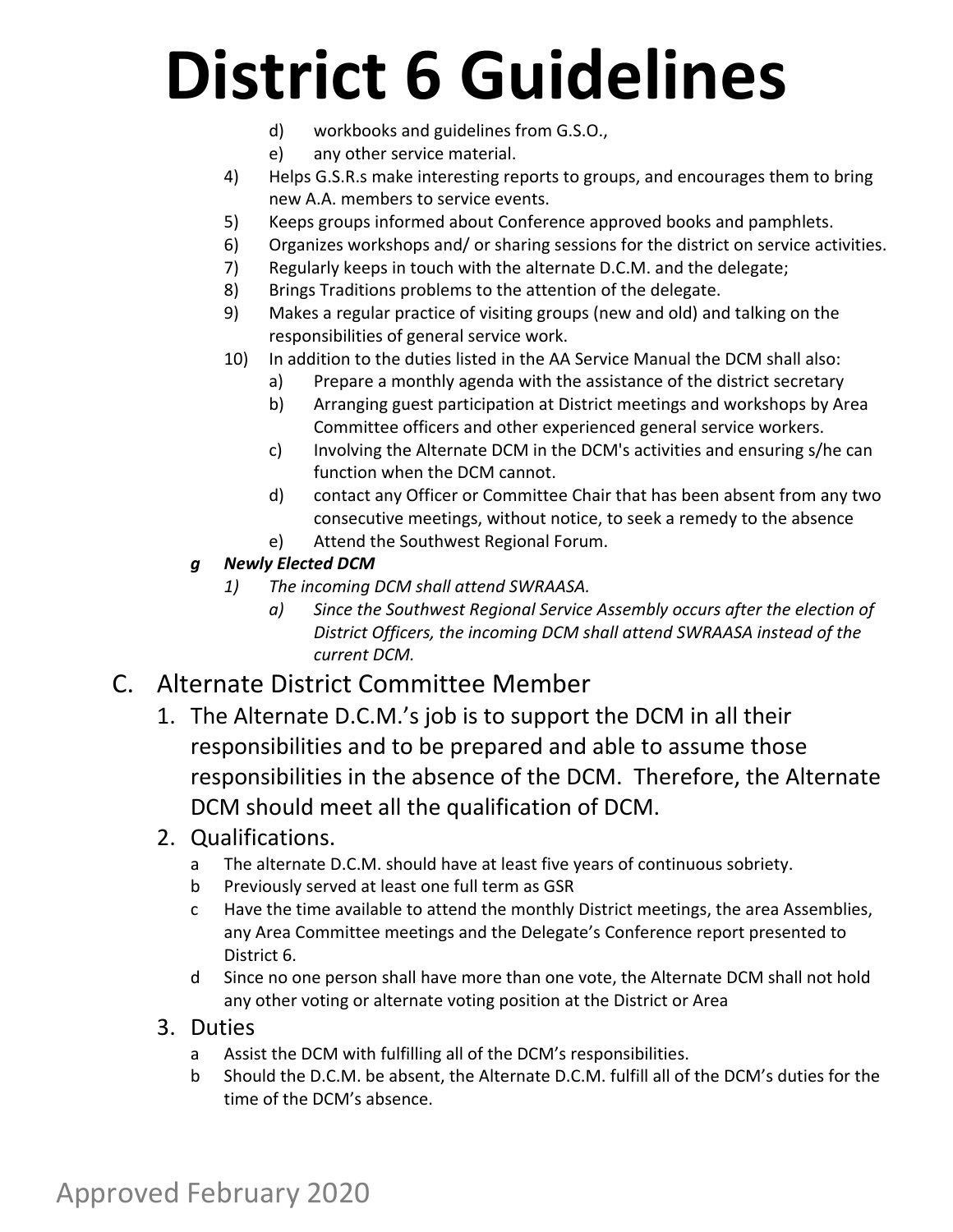- c Should the D.C.M. be unable to finish the term, the Alternate D.C.M. will automatically finish the rotation.
- d Visit other districts in the Kansas City MO metro area to observe how the other districts operate and bring back suggestions to District 6.
- e Assist the district Treasurer as needed when the Alternate Treasurer position is unfilled.
- f Chair all ad‐hoc district committees.
- g Attend the Southwest Regional Forum.
- *h Newly Elected Alternate DCM* 
	- *1) The incoming DCM and Alternate DCM shall attend SWRAASA. Since the Southwest Regional Service Assembly occurs after the election of District Officers, the incoming Alternate DCM shall attend SWRAASA instead of the current Alternate DCM.*

### D. Secretary

#### 1. Qualifications

- a Recommend one year of continuous sobriety
- b Should be familiar with the service structure and operational procedures of the district.
- c Ability to take adequate notes
- d Adequate knowledge of and access to computer equipment and the internet to complete the follow tasks
	- 1) Receive group, committee and officer reports via email
	- 2) Type district minutes and any paper reports submitted at the meeting
	- 3) Distribute reports and minutes, and any other relevant documents, to the district members using the district email list

### 2. Duties

- a Take accurate notes at all District meetings
- b send meeting notices, district workshop topics, district guidelines and the minutes of the last meeting and any other pertinent documents to the members of District 6, using the district email list, within 7 days after each district meeting. (PDF format).
- c Assist the DCM with preparing the agenda for the next district business meeting taking care that business carried over from the previous meeting is placed on the agenda for the next meeting.
- d distribute the agenda (PDF format) to the members of District 6 using the district email list, at least 14 day before the next district meeting.
- e notify the DCM If any Officer is absent from any two consecutive meetings and an alternate is not present
- f serve as the district contact if the DCM and Alternate do not have email access.
- g Maintain a list of all motions that have been approved by the voting members 8. Prepare, copy and distribute any correspondences pertaining to District 6 Business or **Activities**
- h Collect contact information and fill out the District Change form on the Western Area website when new District Officers are elected. 10. Assist new GSRs with the following
	- 1) filling out the new GSR forms on the Western Area website to notify the Area
	- 2) Secretary and GSO of the new contact information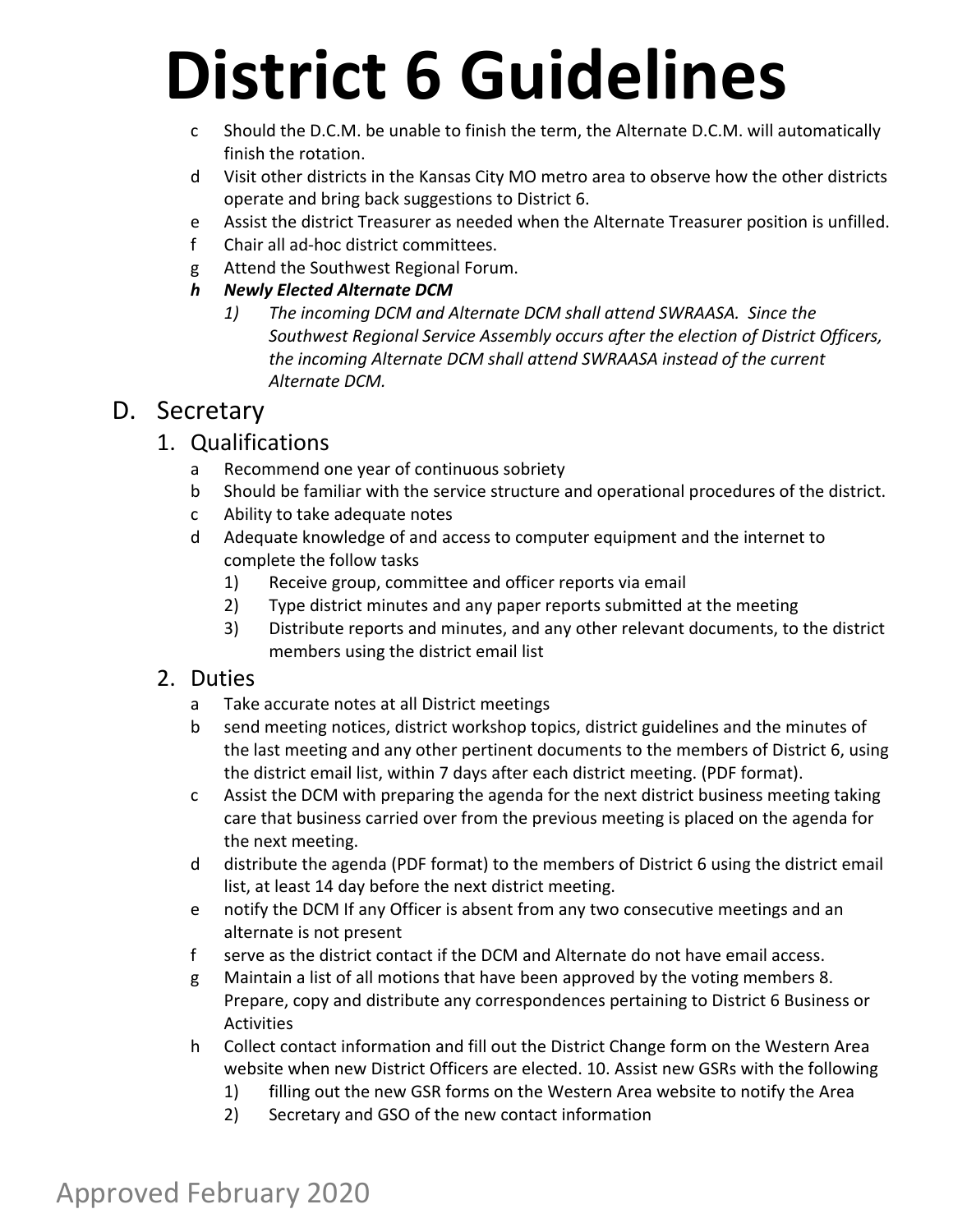- 3) sign up for the District 6 email list so they can receive district and area information
- i Maintain current list of all GSRs, District Officers and Committee Chairpersons, and supply a copy to all of the above
- j Keep copies of District Guidelines, supplying a copy to all GSRs, Alternate GSRs, Officers and their Alternates, Committee Chairpersons and their Alternates
- k 13. Update District 6 Guidelines as needed and forward them to the district webmaster for posting on the district website
- 1 14. When District business requires a vote, the Secretary will announce that only voting members of the District are to vote, qualifying who the voting members are.
- m 15. be the guardian of the records throughout the two-year term and will protect against loss
- n Meet with the Alternate Secretary for a review of responsibilities and delegate specific tasks to the Alternate Secretary

### E. Alternate Secretary

#### 1. Qualifications

- a Recommend one year of continuous sobriety
- b Should be familiar with the service structure and operational procedures of the district.
- c Ability to take adequate notes
- d Adequate knowledge of and access to computer equipment and the internet to complete the follow tasks
	- 1) Receive group, committee and officer reports via email
	- 2) Type district minutes and any paper reports submitted at the meeting
	- 3) Distribute reports and minutes, and any other relevant documents, to the district members using the district email list
	- 4) The Alternate Secretary is to assist the Secretary in the completion of the stated duties and will be responsible for backup files of information.

#### 2. Duties

- a The Alternate will assume the Secretary's duties when the secretary is absent.
- b If the Secretary is unable to finished the term, the Alternate will automatically become Secretary to finish the term
- c The Alternate shall have at least one year of continuous sobriety. Previous secretary experience will be helpful

#### F. Treasurer

- 1. The Treasurer is the guardian of all District funds, with an eye toward preventing foolish, extravagant, or unauthorized spending of District money and protect against any loss.
- 2. Qualifications
	- a Shall have of least five years continuous sobriety.
	- b Shall have served at least one full term as a General Service Representative and have regularly attended district meetings during that term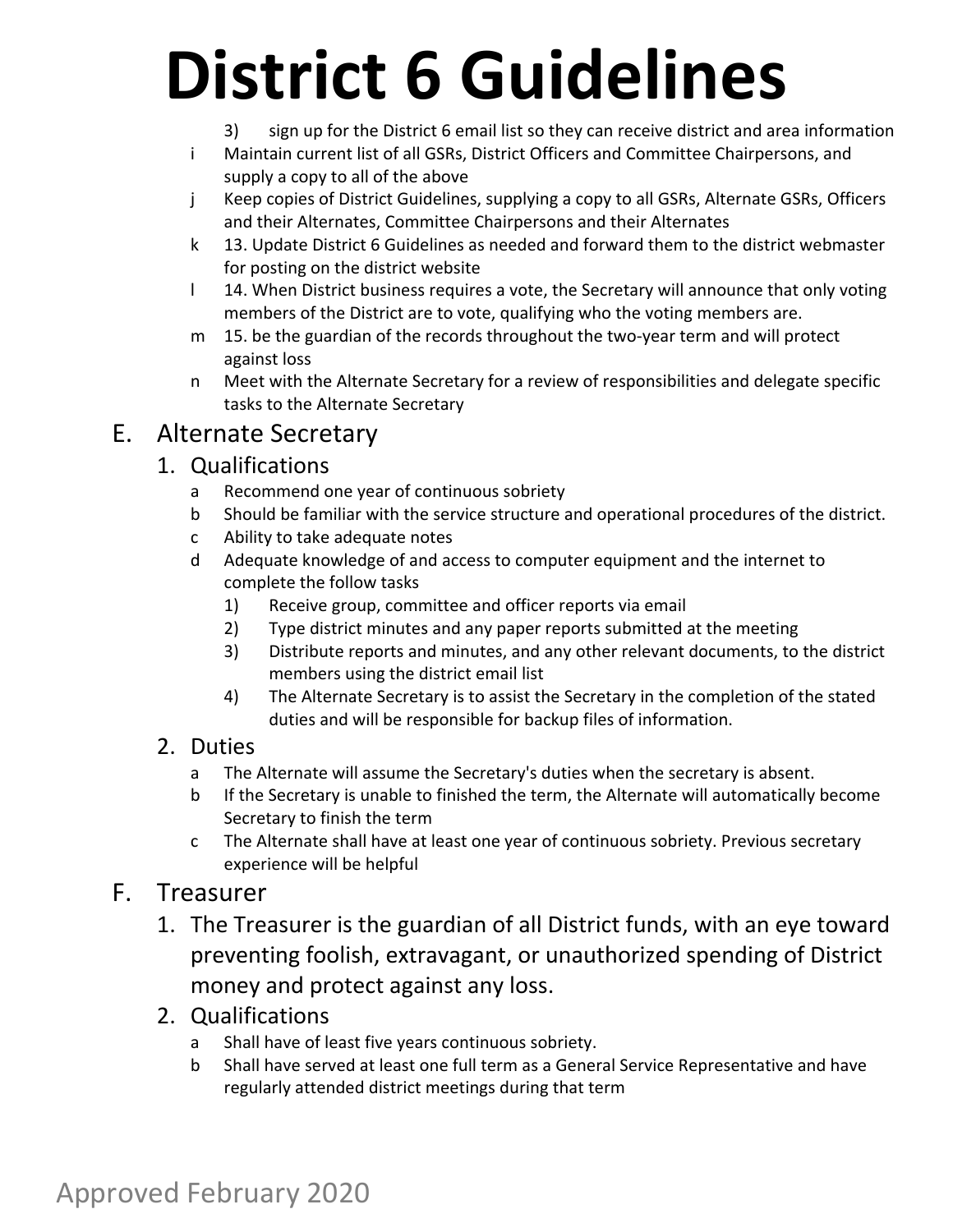c Should have served at least one full term as a group treasurer or have experience in accounting procedures.

#### 3. Duties

- a Maintain the district bank accounts, as determined necessary by the district, to complete district business
	- 1) The bank signature card will contain, at least, the signatures of the Treasurer, the DCM, and one other District Officer
- b Make regular deposits of all contributions
	- 1) The last deposit should be made on the next to last working day of the month so that all contributions can be accounted for in the month they were received
- c Issue approved travel funds at least 2 weeks prior to the event
- d prepare a monthly (calendar month) financial report including the following
	- 1) a separate record of each group and individual contribution
	- 2) copies of all checks received
	- 3) A separate record of each expense
	- 4) A separate record of each inter‐account transfer
- e send a digital copy of the financial report to the district secretary so that it may be distributed to the district with the agenda
- f present a report and record at each District meeting.
- g Alert the groups of the money needed for Western Area of Missouri and G.S.O. support
- h Create and routinely update backup files of all information and give these files to the Alternate Treasurer (or alternate DCM) for safekeeping.

#### G. Alternate Treasurer

#### 1. Qualifications

- a The alternate Treasurer shall have of least five years continuous sobriety.
- b The alternate Treasurer shall have served at least one full term as a General Service Representative and have regularly attended district meetings during that term.

#### 2. Duties

- a The Alternate Treasurer is to assist the Treasurer in the completion of stated duties.
- b The Alternate will assume the Treasurer's duties when the Treasurer is absent.
- c If the Treasurer is unable to finish the term, the Alternate will automatically become Treasurer for the remainder of the rotation.

### **V. District Committees**

### A. Composition and Purpose

1. The district shall have committees corresponding with the area standing committees and any other Committees as deemed necessary to cooperate with corresponding Committees of the Western Area Assembly or to carry the message of Alcoholics Anonymous in the district.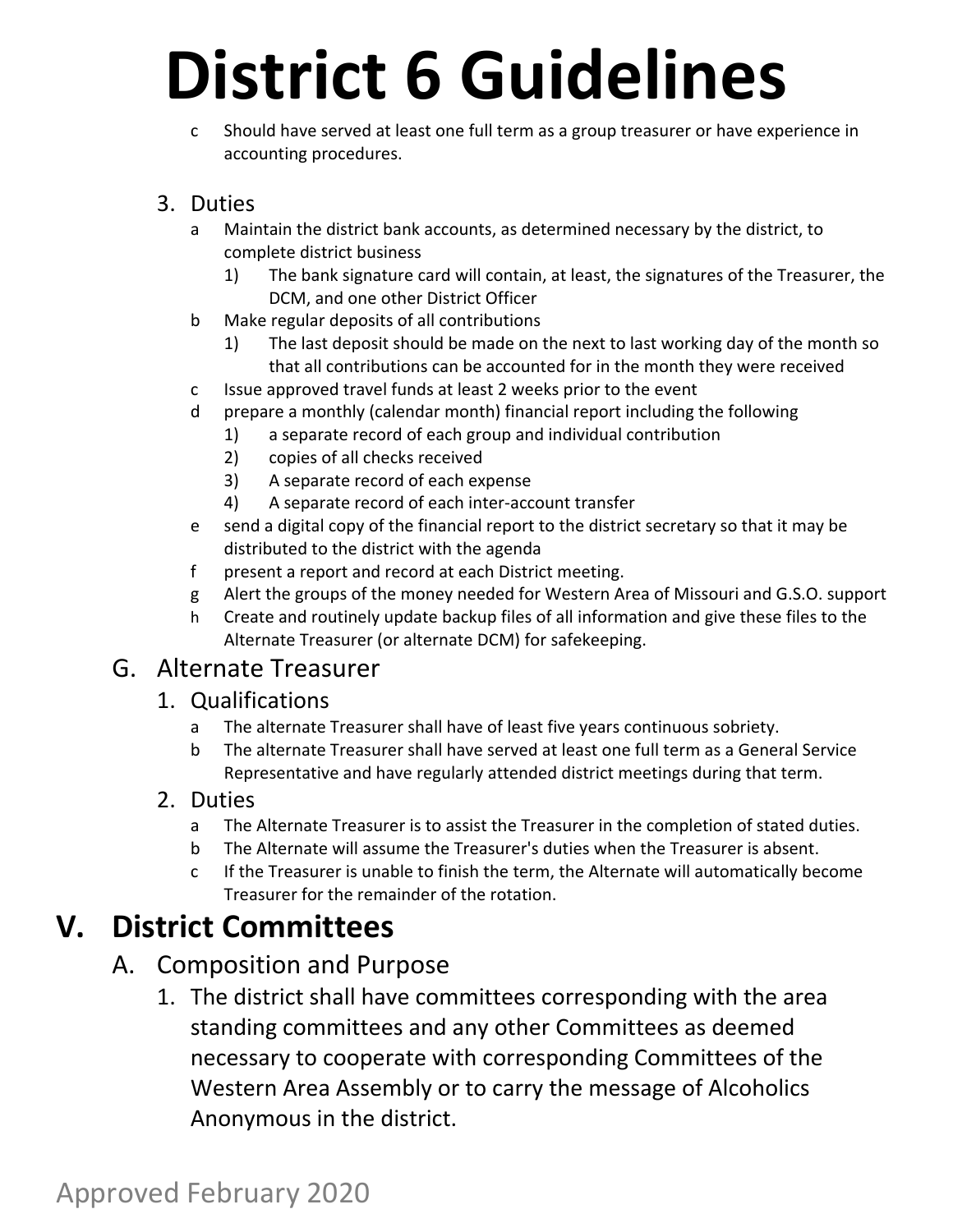- 2. The District Committee consists of the District Committee Chairperson and any sober member of District 6.
- 3. Committees with similar focus may be combines as best serves the district. These shall include but not be limited to:
	- a Treatment/Corrections/BTG
	- b PI/CPC
	- c Literature/Grapevine
	- d Accessibilities
	- e Archives
	- f Website
- B. Committee Operation
	- 1. The Committee Chairperson and Committee Members will meet at least monthly at a time and location decided by the committee.
	- 2. All standing Committees will organize, set service goals, and carry out their duties. Each committee will be directly responsible to the District.
	- 3. Any actions or major decisions affecting the District or Alcoholics Anonymous as a whole will require District approval.

### C. Committee Chairpersons

- 1. Qualifications
	- a The Chairperson should have at least 2 years of continuous sobriety
	- b Have the time available to attend the monthly District meetings, the Area Assemblies, any Area Committee meetings and the Delegate's Conference report presented to District 6.

#### 2. Responsibilities

- a To attend all district meetings.
	- 1) Any chairperson of a Committee missing two consecutive District Meetings will be considered to have resigned
- b The Chairperson will present its committee reports to the District on the committee meetings, activities, progress and plans of the committee.
- c The Chairperson shall attend quarterly Area Committee meetings at the Area 39 Assembly.

### D. Alternate District Committee Chairpersons

- 1. Qualifications
	- a The Alternate should have at least 2 years of continuous sobriety
	- b Have the time available to attend the monthly District meetings, the area Assemblies, any Area Committee meetings and the Delegate's Conference report presented to District 6.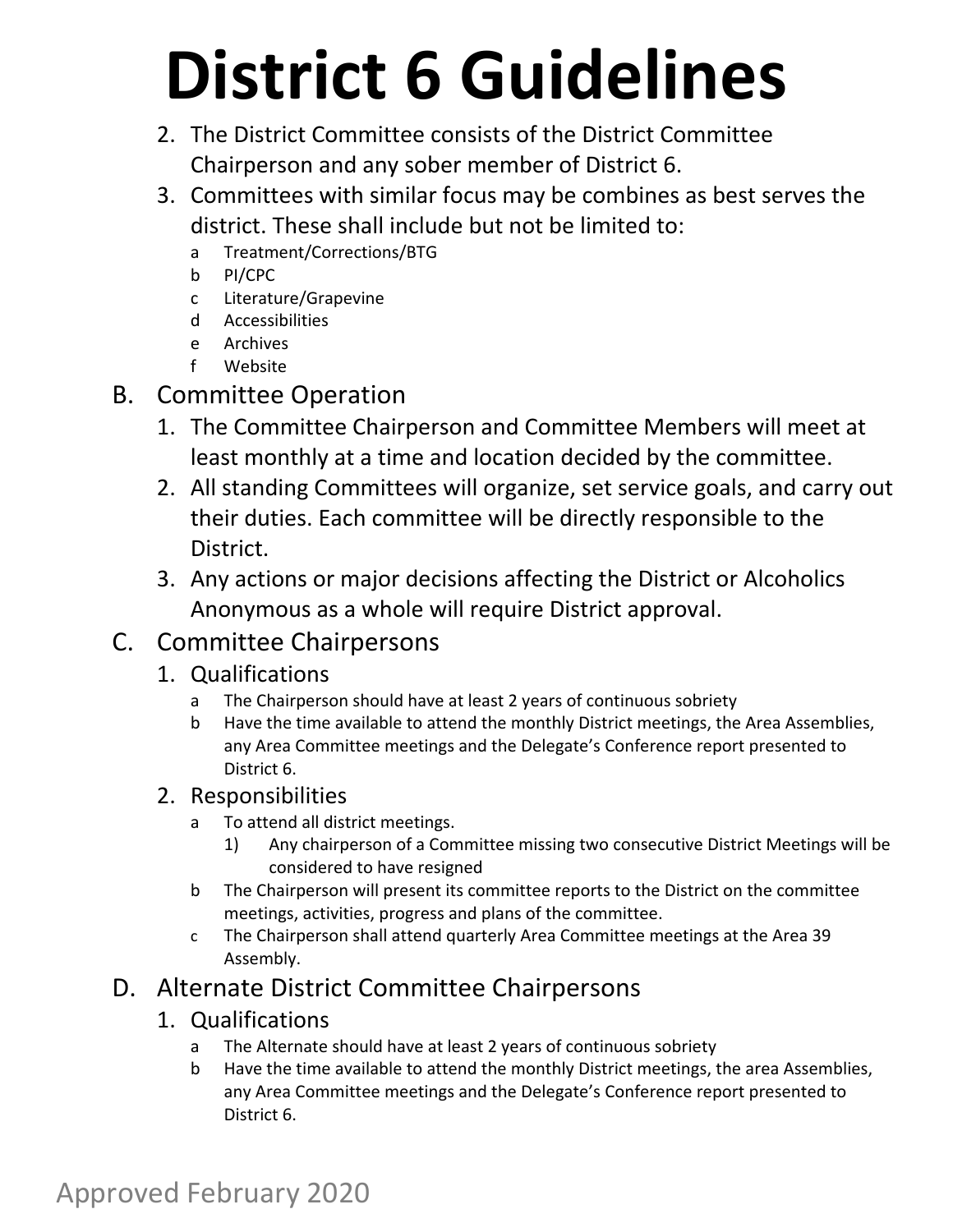#### 2. Responsibilities

- a The Alternate will assume the duties of the Committee Chairperson in the Chairperson's absence.
- b If the Chairperson is unable to finish the term, the alternate will automatically become chairperson for the remainder of the rotation.

### E. Committee Financing

- 1. Travel to Area Assemblies
	- a Mileage for travel to Area Committee Meetings may be received if financial assistance to attend assemblies is not received from any other source.
		- 1) To be prudent with district funds it is expected for committee chairs to travel together whenever possible
- F. Committee Projects
	- 1. When a Standing Committee's recommendations involve an expenditure of money, an estimate of cost must be part of the recommendation.
	- 2. Financing for committees must be approved before the expense to qualify for reimbursement.
- G. Ad‐Hoc Committees
	- 1. The DCM. may form Special Task Committees
	- 2. The Ad‐Hoc committee have one specific task
	- 3. Ad‐Hoc committees have a limited time frame not to extend beyond the current rotation

### **VI. District elections**

- A. At the September District meeting during even numbered years, there will be an election of District officers and standing committee chairpersons to serve a two‐year term beginning January 1 of the odd numbered years.
- B. There will be no nominating committee appointed.
- C. Absentee or proxy votes will not be allowed.
- D. No nominations of absent members of the District will be allowed or considered
- E. All elections will be by written ballot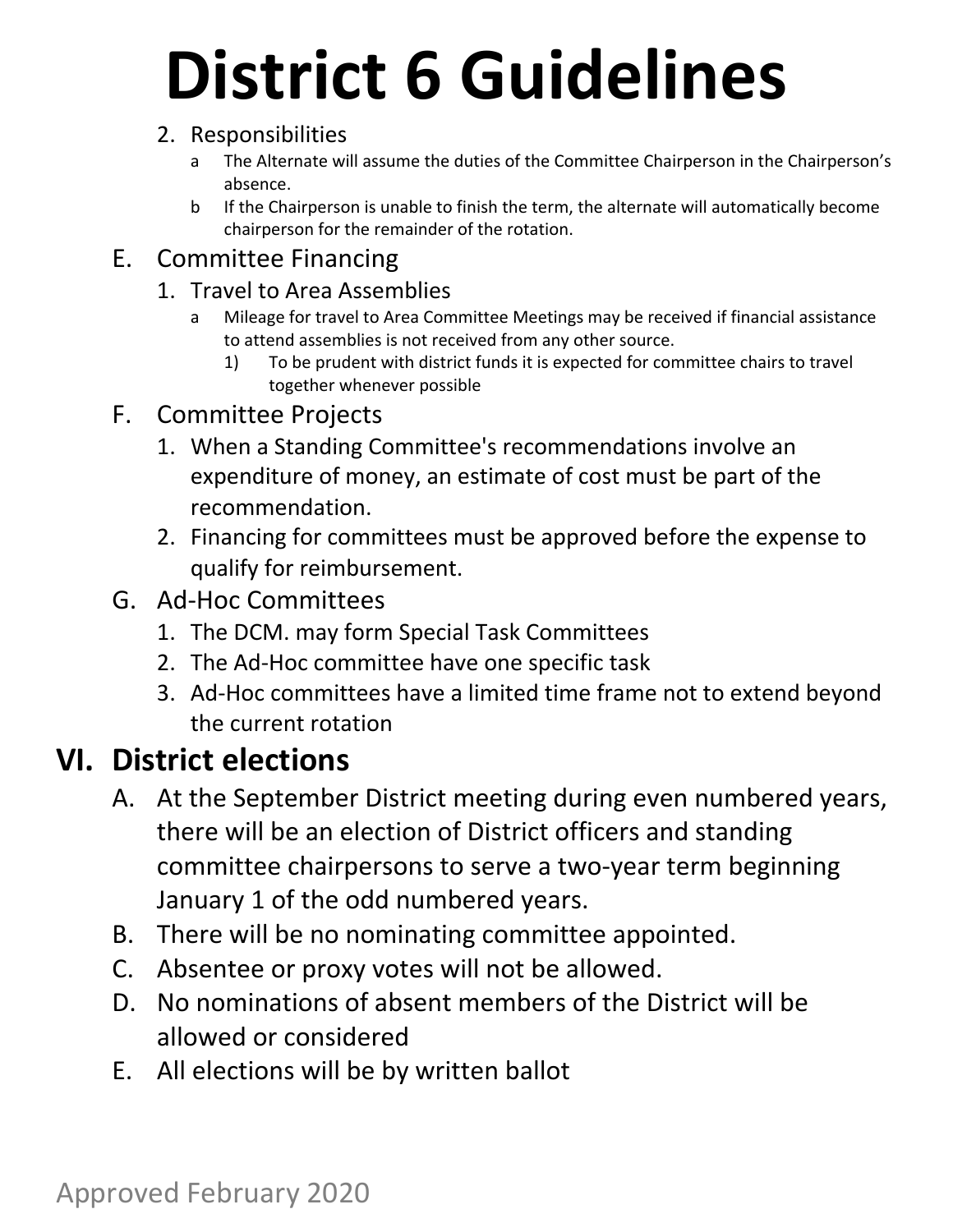- F. Order of elections shall be as follows
	- 1. DCM
	- 2. Alternate DCM
	- 3. Secretary
	- 4. Alternate Secretary
	- 5. Treasurer
	- 6. Alternate Treasurer
	- 7. Committee Chairs
- G. The alternate DCM, alternate secretary, and the alternate treasurer are to be elected separately and not as runners up to the DCM, secretary, or treasurer.
- H. If there are 4 or more candidates for any position Third Legacy Procedure will elect all District officers as defined in the current AA Service Manual. If there are less than 4 candidates a simple majority vote will suffice.
- I. Each candidate for office shall give a brief statement of his/her AA service background and the length of continuous sobriety.
- J. The DCM will serve only one two‐year term and will never again be a candidate for this office. The only exception is if an alternate DCM steps in to fill an unexpired term and then may be a candidate for a full term. Other District officers are eligible to serve two full rotations in the same position
- K. In the event any District officer is unable to finish his/her term, or is removed from office by a vote of the District, the DCM will call for an election at the following District if there are more than 6 months remaining in the term at the time the vacancy occurs.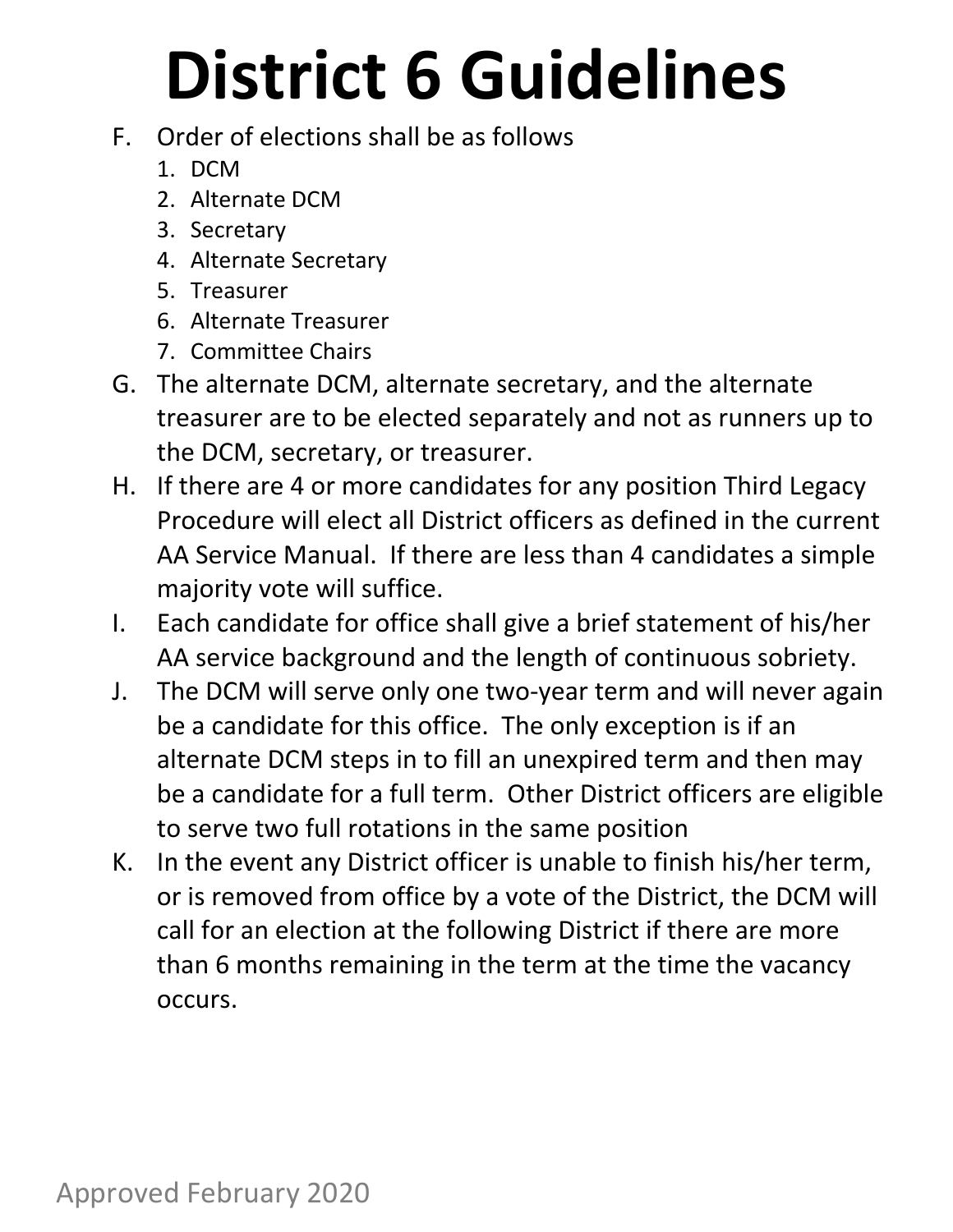- L. If there are less than 6 months, the DCM will appoint another member of the District to fulfill the duties of the vacated office until the next election. If the vacancy is the DCM, secretary, or treasurer, the alternate will automatically step into the office and the above replacement procedure will apply for choosing new alternates.
	- 1. When filling an unexpired term, anything over 18 months shall be considered as a full rotation.

## **VII. District Financing**

- A. Income
	- 1. Necessary funds must be available for the District to fulfill its responsibilities. Funds are received thru the following methods
	- 2. Net proceeds from any District Workshop will be forwarded to the District Treasurer. A determined amount of seed money for the next workshop will be set by that committee and will be subject to approval by the District's voting members.
	- 3. Individual members of the District are encouraged to express their gratitude for sobriety by donating to the District \$1 for each year of sobriety.
	- 4. The responsibility for funding will be assumed by the individual Groups in the District. Each is asked to provide the District with prudent funding on a monthly basis.
- B. Expenses
	- 1. District expenses will be those approved in the budget by the District voting members or any individually approved expenditures at any district meeting.
		- a Funds for approved expenses may be received as an advance for expenses.
		- b Anyone receiving money will submit the corresponding receipts to the district treasurer prior to receiving any other advances or reimbursements.
	- 2. Assembly attendance is required to receive funds from the district.
		- a DCM and Alternate DCM do not need to submit receipts for quarterly attendance at area assemblies. In the event the DCM or alternate cannot attend an assembly and have received and advance in funding, the advance may either be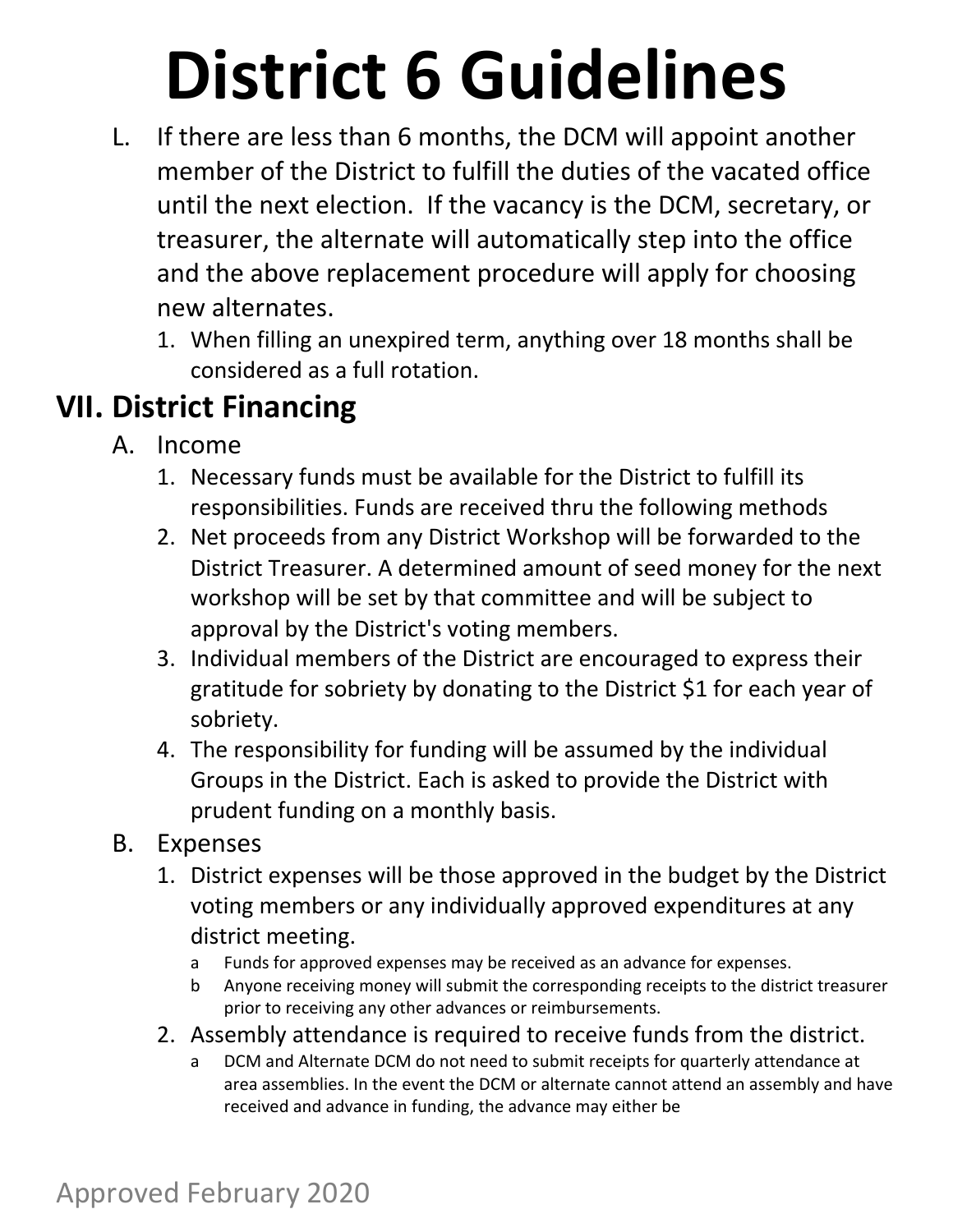- 1) returned to the district or
- 2) used to fund attendance at the next assembly

## **VIII. District Boundaries**

- A. The Western Area Assembly has defined our district boundaries. Only the Assembly may change the boundaries. The District boundary changes should reflect a combination of the needs of Area 39, the District, and its Groups. No changes can be made until these proposed changes have been presented to the Districts and Groups affected and approved by Area 39.
- B. If the Area Assembly, District 6, or any Groups within District 6 wish a change in District 6 boundaries the proposal will be presented to the affected Groups and Districts for their consideration.
- C. If all districts affected approve the change, the proposal should be sent to the Area Chairperson in writing to be placed on the agenda for the next Area Assembly. The district boundaries will not be changed until approved by the Western Area Assembly
- D. The current boundaries of District 6, as set by the Western Area of Missouri Assembly are as follows
	- 1. North Boundary Missouri River/ Jackson County Line
	- 2. West Boundary Missouri/Kansas state line
	- 3. South Boundary Bannister Road
	- 4. East Boundary Blue Ridge Cut Off

## **IX. Guideline Changes**

- A. Proposed changes to these guidelines will be presented to the D.C.M. in writing. The D.C.M. will place them on the agenda for the next District Meeting for further consideration.
- B. A 2/3 majority approval is required for changes to the guidelines.